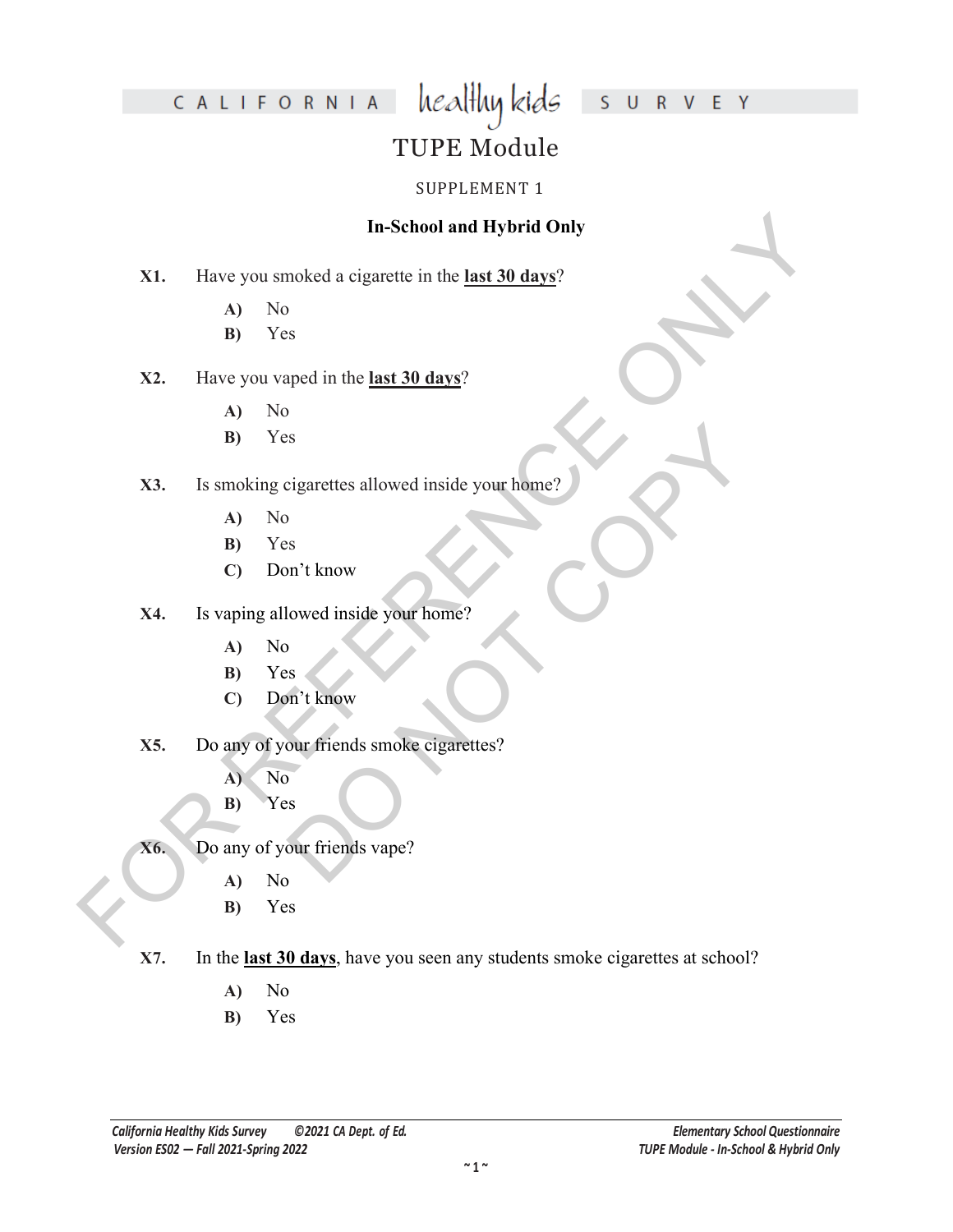# CALIFORNIA

# S U R V E Y

# TUPE Module

healthy kids

#### SUPPLEMENT 1

- **X8.** In the **last 30 days**, have you seen any students vape at school?
	- **A)** No
	- **B)** Yes

# X8. In the <u>last 30 days</u> have you seen any students vape at school?<br>
A) No<br>
A) O Now<br>
B) Yes<br>
X9. How wrong would your close friends feel it would be if you smoked digarettes?<br>
A) Very wrong<br>
C) A little wrong<br>
No Wrong **X9.** How wrong would your close friends feel it would be if you **smoked cigarettes**?

- **A)** Very wrong
- **B)** Wrong
- **C)** A little wrong
- **D)** Not at all wrong

#### **X10.** How wrong would your close friends feel it would be if you **vaped**?

- **A)** Very wrong
- **B)** Wrong
- **C)** A little wrong
- **D)** Not at all wrong
- or the set of the set of the set of the set of the set of the set of the set of the set of the set of the set of the set of the set of the set of the set of the set of the set of the set of the set of the set of the set of **X11.** Do you think you will **smoke a cigarette** at any time during the next year?
	- **A)** Definitely not
	- **B)** Probably not
	- **C)** Probably yes
	- **D)** Definitely yes
- **X12.** Do you think you will **vape** at any time during the next year?
	- **A)** Definitely not
	- **B)** Probably not
	- **C)** Probably yes
	- **D)** Definitely yes
- **X13.** If you wanted to get a cigarette, how easy or difficult would it be?
	- **A)** Very easy
	- **B)** Fairly easy
	- **C)** Fairly difficult
	- **D)** Very difficult